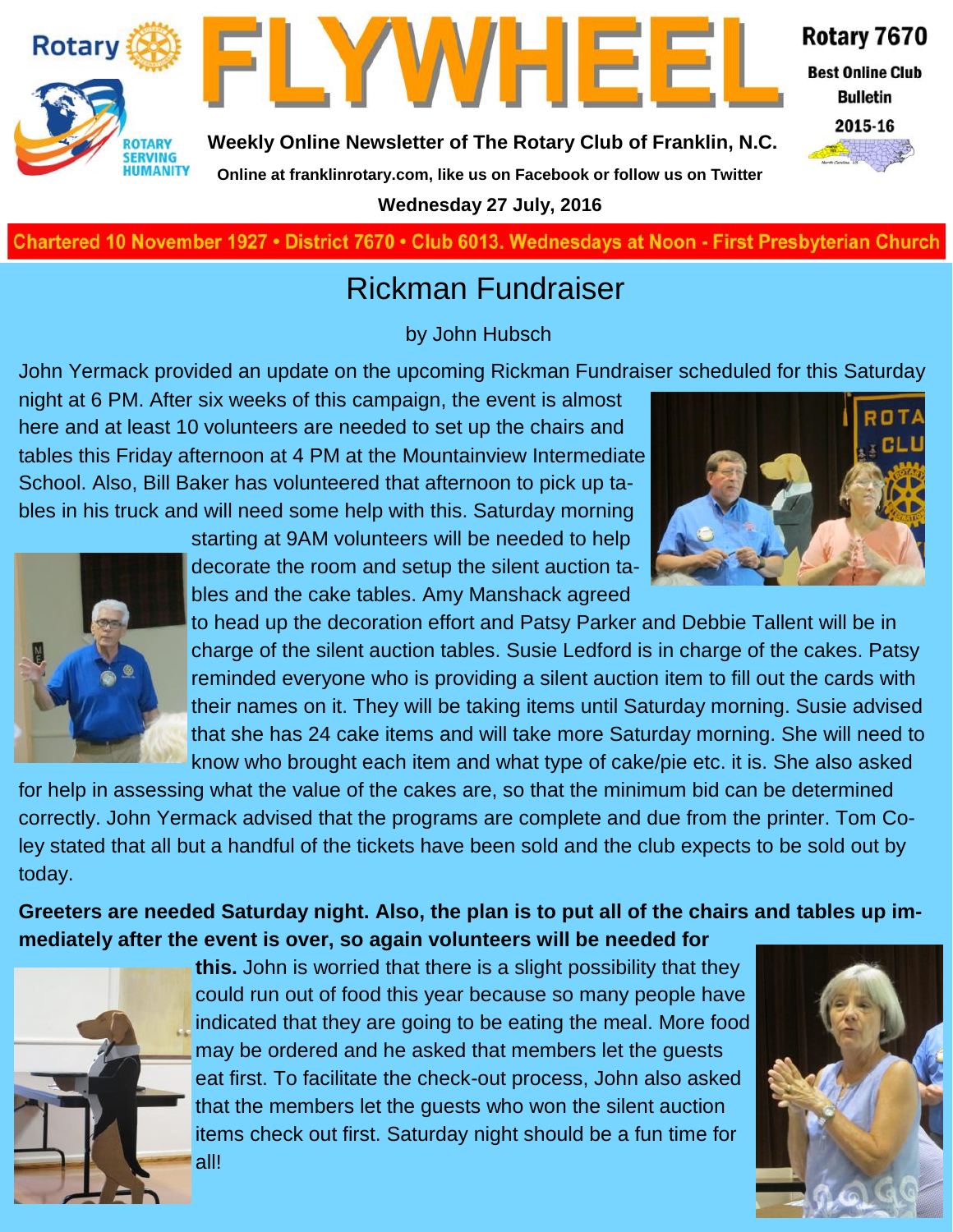

Rotary 7670

**Best Online Club Bulletin** 



**Weekly Online Newsletter of The Rotary Club of Franklin, N.C.**

**Online at franklinrotary.com, like us on Facebook or follow us on Twitter**

**Wednesday 27 July, 2016**

**Charted November 29, 1927 • District 7670 • Club 6013 Wednesdays at Noon - First Presbyterian Church**

### **Notes from the Top**

This week defines our club in so many ways. While the fundraising is important, it is really just a means to an end. We Rotarians are by nature a group of people from all walks of life that "Serve Humanity" in so many way. We have fun working together, never complaining about the number of tickets we have to sell, because it is for the greater good. The young adults in our community that are given funding to further their education may not realize the work that goes into raising the funds, because we do it so well and with such passion that it almost appears effortless. Let me tell you it is not effortless, just look at the work that Tom Coley, Mike Norris and the Horsemen put into it. Look at the work John Yermack and John Short in-



vest in making it seem effortless. Look at the work Patsy Parker and Debbie Tallent put into the silent auction. Look at Amy Manshack and Sandy Frazier and the advertising effort to get the program out. And of course EACH of you for your effort in making our Annual Fundraiser a success.

When Saturday is over and the tables are stacked and the chairs are folded, we will begin planning for next year. Why, because we truly believe in 'Service above Self'. It is who we are. We are Rotarians, 'Serving Humanity'.

THANKS TO EACH OF YOU FOR ALL YOU DO.

**SERVING**<br>HUMANITY

Lenny

#### **Exchange Student Update..But Need Volunteers to Help When She Arrives!**

**We now have two families** to host inbound exchange student Beatrice from Italy. The first family is that of a former club member Becky Montgomery. Becky is a Middle School Assistant Principal. The second family was recruited by Lee Berger and are Tony and Tana Bagno. The exchange student will come to Franklin this August for the 2016—2017 school year. We are looking forward to having Beatrice join us for as many Rotary meetings as her schedule allows. **We do need some help with welcoming her to the new school year here and transportation to events, etc. If you are interested please see President Lenny!** 

#### **District Grant and Foundation Seminar**

Club leaders-President, PE, Foundation Chairs..please plan to attend the seminar Saturday August 13th AB Tech. Registration 8a..seminar 830a-2p. Cost \$10 (lunch provided). Please register on DacDb. Great information and required for future grants!

## **Rotary Service**



**8/3**

Greeter: Susie Ledford

Prayer/Pledge: Cindy Rodgers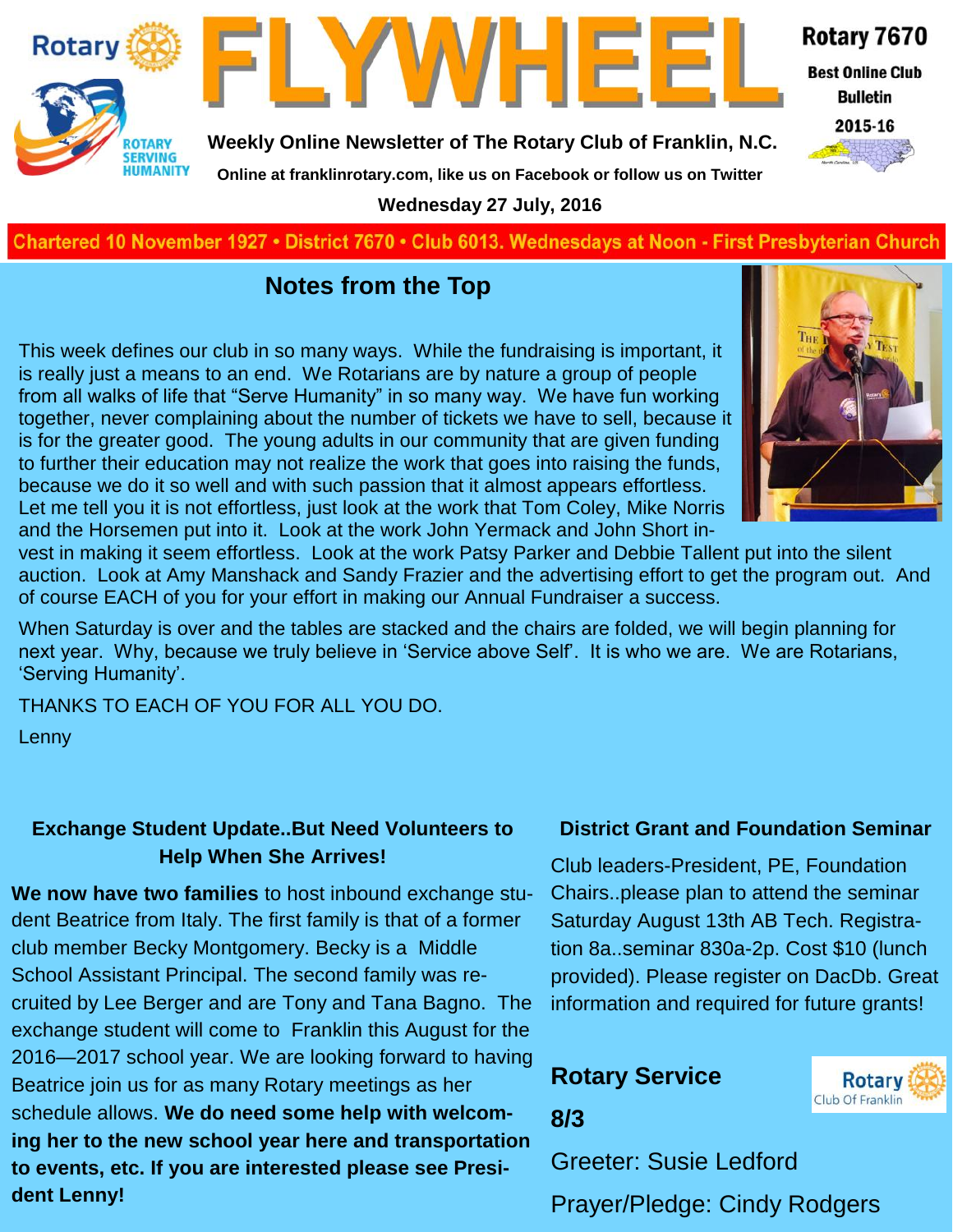



Rotary 7670

**Best Online Club Bulletin** 



**Weekly Online Newsletter of The Rotary Club of Franklin, N.C. Online at franklinrotary.com, like us on Facebook or follow us on Twitter Wednesday 27 July, 2016**

**Charted November 29, 1927 • District 7670 • Club 6013 Wednesdays at Noon - First Presbyterian Church**

### **You Still have a Good Opportunity to a LOW Registration Fee for the 2017 RI Convention in Atlanta**

This is a once in a lifetime opportunity. Cost of registration has gone up a little bit but you can still register for **ONLY \$340** until December15) Here's the link for registering for the convention…[www.riconvention.org/en/atlanta](http://www.riconvention.org/en/atlanta) **Also you need to hurry because hotel rooms in Atlanta are booking Fast!!!! Here is some additional incentives for registering NOW!…** You can still get \$65 re-imbursement AND earn a PHF for your club by registering the highest percentage of Rotarians in your club category size for the International Convention in Atlanta June 10-14, 2017 AND a PHF for registering the highest percentage of Rotarians in your club

category size for the Young Leaders and District Conference in Hickory April 28-30, 2017!!



# Fred Drexler's Sign, Sign, Everywhere a Sign! Part 2



**SHO** 

**COME BY**